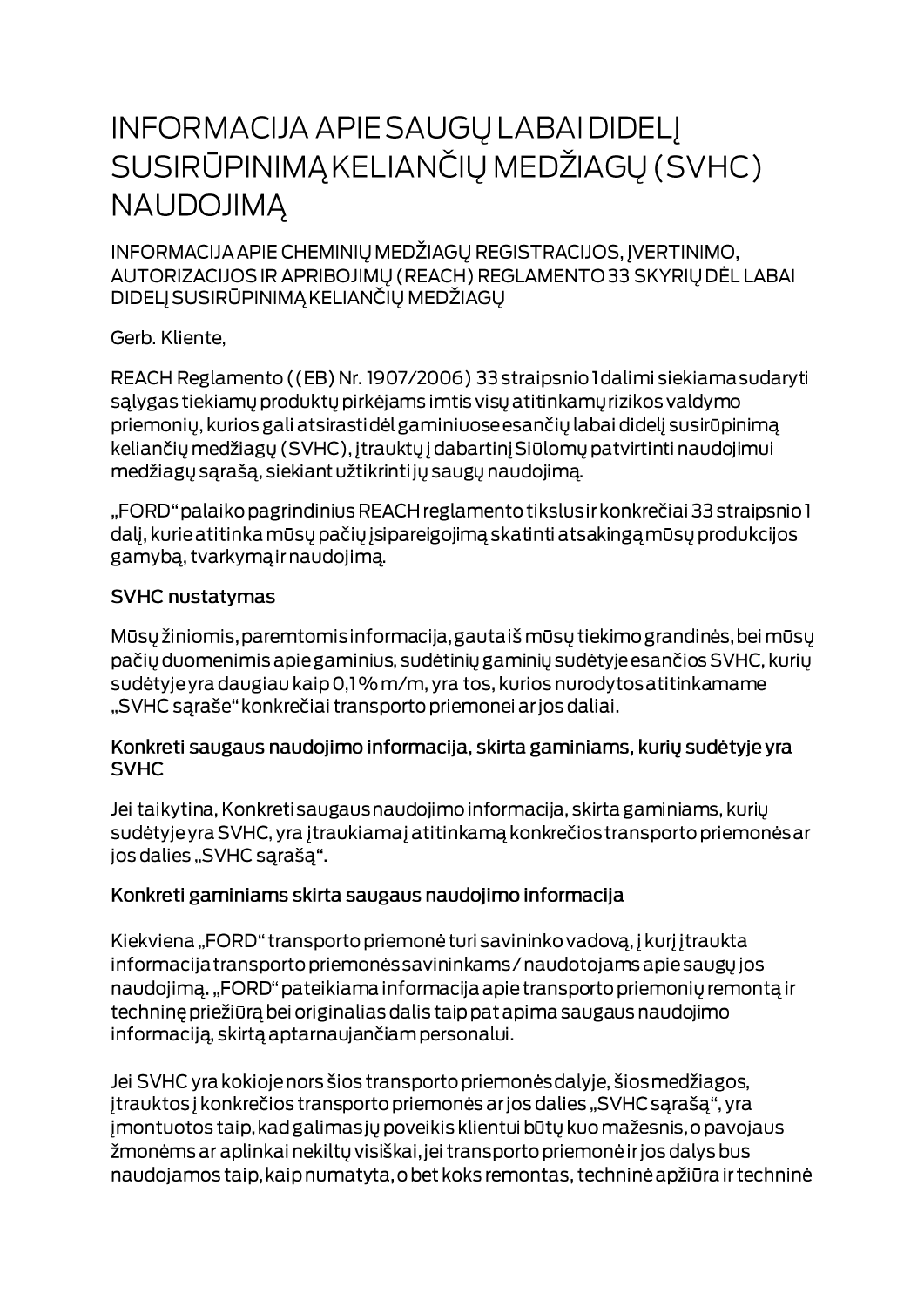priežiūra bus atliekami vadovaujantis šios veiklos techninėmis instrukcijomis ir geriausia bei šiai pramonės šakai į prasta praktika.

Europos Sąjungoje eksploatacijai nebetinkama transporto priemonė gali būti legaliai utilizuojama tik įgaliotoje utilizavimo įmonėje (ATF). Transporto priemonių dalys turėtų būti tvarkomos pagal taikytinus vietinius įstatymus ir vietinių valdžios institucijų nurodymus.

## **Modelis: Ford Puma**

SVHC sarašas, paremtas 2022 m. sausio Id. Europos cheminių medžiagų agentūros (ECHA) Siūlomų patvirtinti naudojimui medžiagų sąrašu

Konkreti saugaus naudojimo informacija, skirta gaminiams, kurių sudėtyje yra SVHC

Nereikalinga jokia saugaus naudojimo informacija – vadovaukitės Bendrąja saugaus gaminių naudojimo informacija.

| <b>Commodity</b>                                                        | <b>REACH SVHCs</b>                                          |
|-------------------------------------------------------------------------|-------------------------------------------------------------|
| <b>A/C Compressor</b>                                                   | Lead[7439-92-1]                                             |
| A/C Lines, Receiver Drier and<br><b>Accumulator</b>                     | Lead[7439-92-1]                                             |
| <b>ABS/ESC Module</b>                                                   | Lead[7439-92-1]                                             |
| <b>Accessories</b>                                                      | 1,2-Dimethoxyethane[110-71-4]                               |
|                                                                         | C,C'-azodi(formamide)[123-77-3]                             |
|                                                                         | Lead[7439-92-1]                                             |
| <b>Active and Air Suspension</b>                                        | Lead[7439-92-1]                                             |
| <b>Adaptive Cruise Control</b>                                          | Lead[7439-92-1]                                             |
| <b>Air Brakes</b>                                                       | Lead[7439-92-1]                                             |
| <b>AIS - Air Cleaner and Low</b><br><b>Pressure Ducts</b>               | Lead [7439-92-1]                                            |
| <b>AIS - High Pressure Ducts</b>                                        | Lead[7439-92-1]                                             |
| <b>Alternator</b>                                                       | Lead[7439-92-1]                                             |
| <b>Antenna</b>                                                          | Lead[7439-92-1]                                             |
| <b>Audio and Navigation Head</b><br><b>Units</b>                        | Lead [7439-92-1]                                            |
| <b>Battery</b>                                                          | Lead[7439-92-1]                                             |
| <b>Body Structure -</b><br>Decklid/Liftgate (incl<br>Hinge/Supt)        | Lead [7439-92-1]                                            |
| <b>Body Structure - Floor Pan -</b><br><b>Front Floor and Side Sill</b> | Lead[7439-92-1]                                             |
|                                                                         | Refractory ceramic fibres[142844-00-6]                      |
| <b>Body Structure - Floor Pan -</b><br><b>Rear Floor</b>                | Dicyclohexyl-phthalate[84-61-7]                             |
|                                                                         | Lead[7439-92-1]                                             |
| <b>Body Structure - Hood</b><br><b>Assembly (incl Hinge/Supt)</b>       | 2-(2H-Benzotriazol-2-yl)-4,6-ditertpentylphenol[25973-55-1] |
| <b>Brake - Parking</b>                                                  | 2-(2H-Benzotriazol-2-yl)-4,6-ditertpentylphenol[25973-55-1] |
|                                                                         | Methyloxirane[75-56-9]                                      |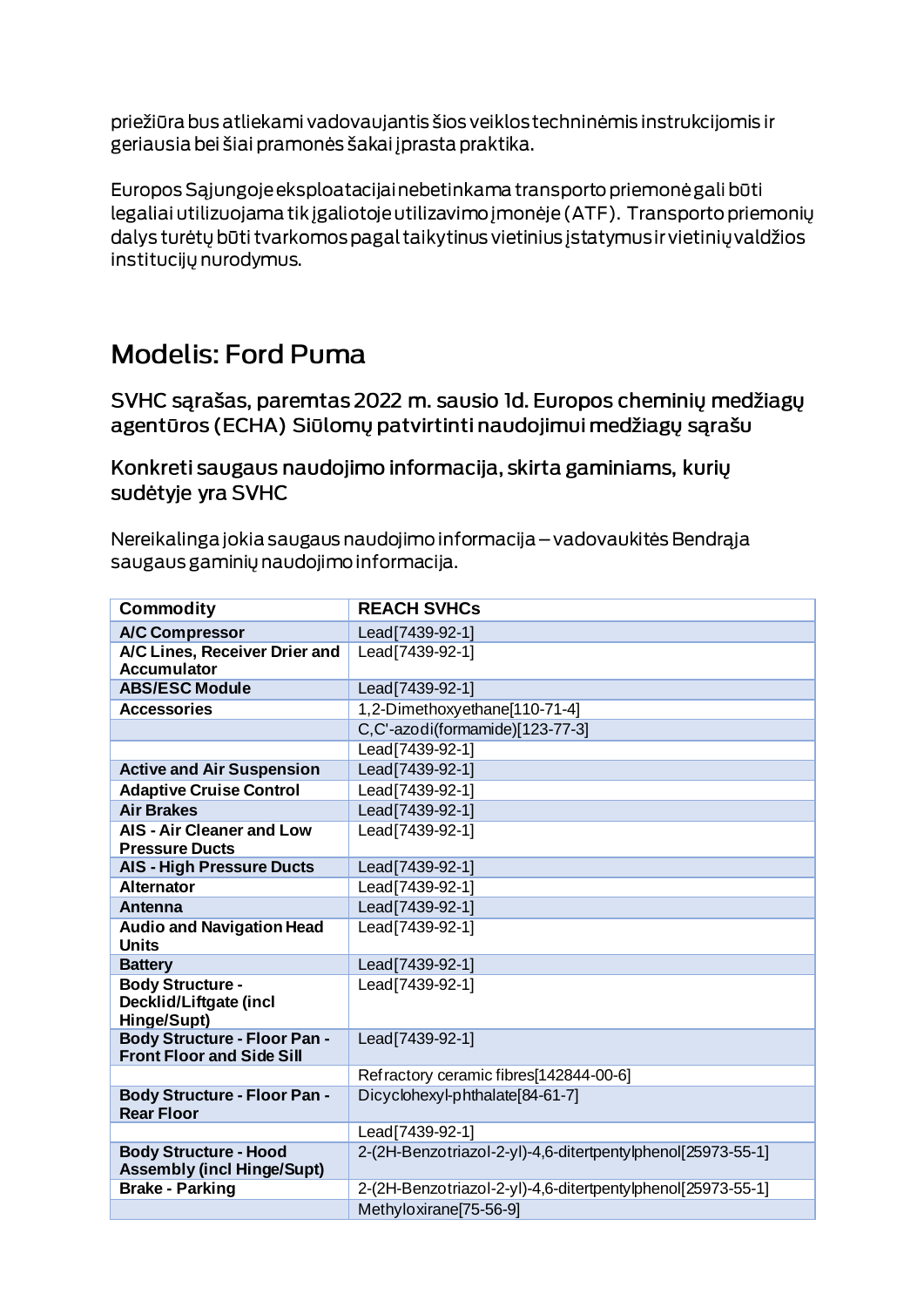| <b>Brake Actuation</b>                                                 | Lead[7439-92-1]                                                                                                       |
|------------------------------------------------------------------------|-----------------------------------------------------------------------------------------------------------------------|
| <b>Brake Tubes and Hoses</b>                                           | Lead [7439-92-1]                                                                                                      |
| <b>Brakes - Caliper &amp; Anchor</b><br><b>Brkt Assy (Front, Rear)</b> | Lead [7439-92-1]                                                                                                      |
| <b>Brakes - Drum (Front/Rear)</b>                                      | Lead[7439-92-1]                                                                                                       |
| <b>Bulk Materials (PMT100)</b>                                         | C,C'-azodi(formamide)[123-77-3]                                                                                       |
|                                                                        | Dicyclohexyl-phthalate[84-61-7]                                                                                       |
| <b>Bumpers Beams (Un-</b><br>Exposed) - Front/Rear                     | Lead[7439-92-1]                                                                                                       |
| <b>Charge Air Cooler</b>                                               | Lead[7439-92-1]                                                                                                       |
| <b>CHMSL</b>                                                           | Lead[7439-92-1]                                                                                                       |
| <b>Clutch / DMF (Dual Mass)</b><br>Flywheel)                           | Lead[7439-92-1]                                                                                                       |
| <b>Control Arm and Bushing</b><br><b>Assembly</b>                      | Imidazolidine-2-thione[96-45-7]                                                                                       |
| <b>Cooling Fans</b>                                                    | Lead[7439-92-1]                                                                                                       |
| <b>Cooling Hoses &amp; Bottles</b>                                     | Lead[7439-92-1]                                                                                                       |
| <b>EDS Wiring Assembly &amp;</b><br><b>Components</b>                  | Lead[7439-92-1]                                                                                                       |
| <b>EGR System (Gas/Diesel)</b>                                         | Lead[7439-92-1]                                                                                                       |
| <b>Electro/Mechanical Devices</b>                                      | Lead[7439-92-1]                                                                                                       |
| <b>Electronic Control Panel and</b><br><b>CCH</b>                      | Lead[7439-92-1]                                                                                                       |
|                                                                        | N, N-Dimethylacetamide[127-19-5]                                                                                      |
|                                                                        | Octamethylcyclotetrasiloxane[556-67-2]                                                                                |
| <b>Electronic Modules -</b><br><b>Amplifiers</b>                       | 1,6,7,8,9,14,15,16,17,17,18,18-<br>Dodecachloropentacyclo[12.2.1.16,9.02,13.05,10]octadeca-7,15-<br>diene[13560-89-9] |
| <b>Electronic Modules - Displays</b>                                   | 2-(2H-Benzotriazol-2-yl)-4,6-ditertpentylphenol[25973-55-1]                                                           |
|                                                                        | Lead[7439-92-1]                                                                                                       |
| <b>Electronic Modules - Door</b><br>Zone                               | Lead [7439-92-1]                                                                                                      |
| <b>Electronic Modules - Power</b><br><b>Decklid/Liftgate (PLG)</b>     | Lead[7439-92-1]                                                                                                       |
| <b>Electronic Modules -</b><br><b>Suspension</b>                       | Lead[7439-92-1]                                                                                                       |
| <b>Electronic Modules - SYNC</b>                                       | 2-Methylimidazole[693-98-1]                                                                                           |
|                                                                        | Lead[7439-92-1]                                                                                                       |
| <b>Engine Sealing (Including</b><br>head gaskets)                      | Lead[7439-92-1]                                                                                                       |
| <b>Evaporator and Blower</b><br><b>Assemby (HVAC Module)</b>           | Lead[7439-92-1]                                                                                                       |
| <b>Exhaust Cold End (Muffler &amp;</b><br><b>Output Pipe Assembly)</b> | Lead[7439-92-1]                                                                                                       |
| <b>FEAD</b>                                                            | Lead[7439-92-1]                                                                                                       |
| <b>Fuel Canister Assembly</b>                                          | Lead[7439-92-1]                                                                                                       |
| <b>Fuel Lines</b>                                                      | 6,6'-Di-tert-butyl-2,2'-methylenedi-p-cresol[119-47-1]                                                                |
|                                                                        | Lead[7439-92-1]                                                                                                       |
| <b>Fuel Tanks</b>                                                      | Lead[7439-92-1]                                                                                                       |
| Half Shaft(s)                                                          | Lead[7439-92-1]                                                                                                       |
|                                                                        | Sodium borate, decahydrate[1303-96-4]                                                                                 |
| <b>Headlamp / Side Marker</b>                                          | Lead [7439-92-1]                                                                                                      |
| <b>Headliner / Sunvisor</b>                                            | C,C'-azodi(formamide)[123-77-3]                                                                                       |
| <b>I/S Mirror</b>                                                      | Lead[7439-92-1]                                                                                                       |
| <b>Instrument Cluster</b>                                              | Lead [7439-92-1]                                                                                                      |
| <b>Interior Lighting</b>                                               | 4,4'-Isopropylidenediphenol[80-05-7]                                                                                  |
|                                                                        | Lead[7439-92-1]                                                                                                       |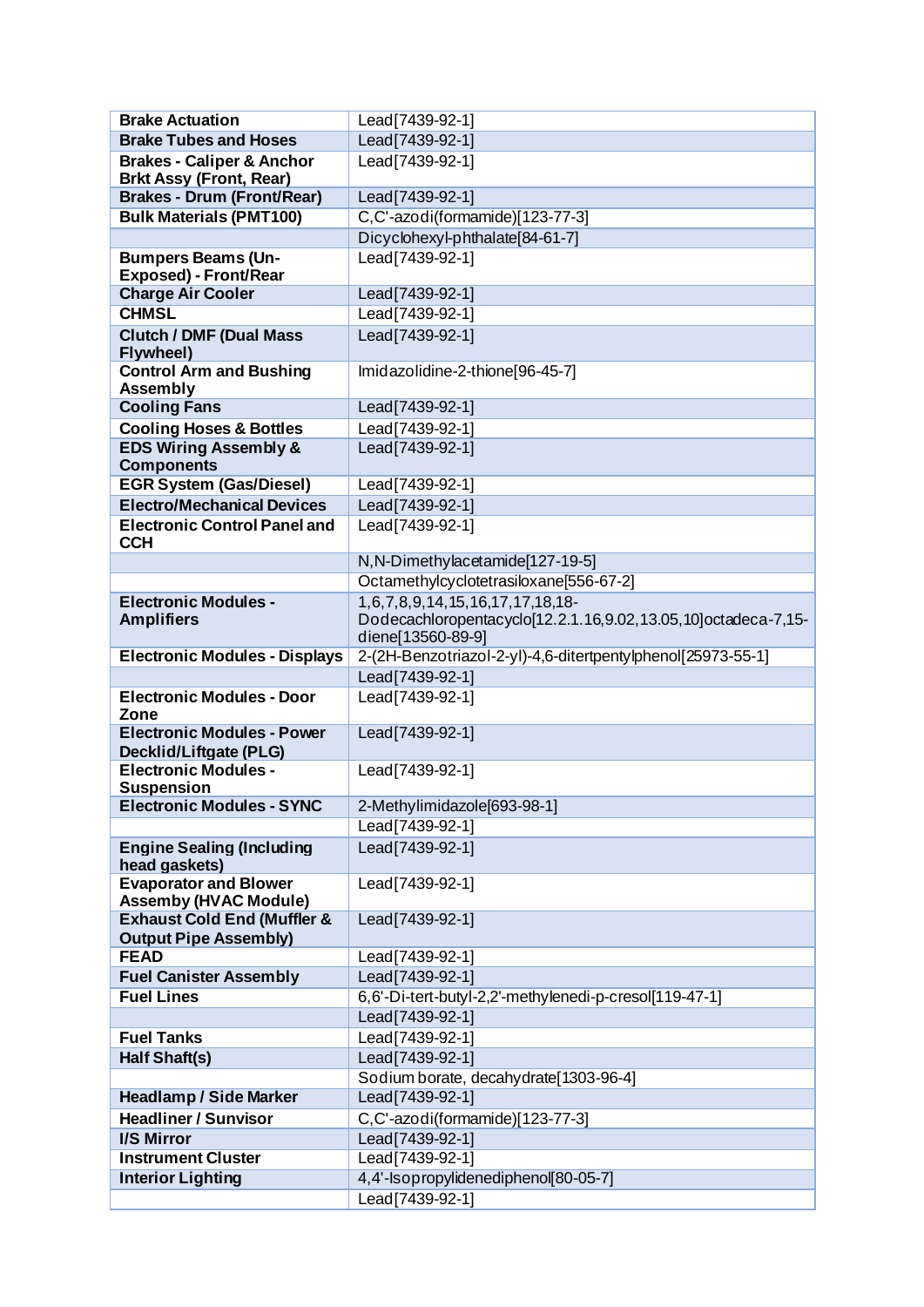| Latches - Hood, Decklid and                             | Diboron-trioxide[1303-86-2]                                                     |
|---------------------------------------------------------|---------------------------------------------------------------------------------|
| <b>Liftgate Latches</b>                                 |                                                                                 |
|                                                         | Lead[7439-92-1]                                                                 |
| <b>Latches - Side Door/Latch</b><br><b>Mini Module</b>  | 6,6'-Di-tert-butyl-2,2'-methylenedi-p-cresol[119-47-1]                          |
| Locks                                                   | 1,2-Dimethoxyethane[110-71-4]                                                   |
|                                                         | Lead[7439-92-1]                                                                 |
| <b>Mirrors</b>                                          | Lead[7439-92-1]                                                                 |
| <b>Moonroof</b>                                         | Lead[7439-92-1]                                                                 |
| <b>Overhead Console</b>                                 | Lead[7439-92-1]                                                                 |
| <b>Paint</b>                                            | 2-(2H-Benzotriazol-2-yl)-4,6-ditertpentylphenol[25973-55-1]                     |
| <b>Park Assist</b>                                      | Lead[7439-92-1]                                                                 |
| <b>PATS Transceiver</b>                                 | Lead[7439-92-1]                                                                 |
| <b>PCV System</b>                                       | Imidazolidine-2-thione[96-45-7]                                                 |
| <b>Pedal Box</b>                                        | 6,6'-Di-tert-butyl-2,2'-methylenedi-p-cresol[119-47-1]                          |
| <b>Plastic Bumpers and Fascias</b>                      | Lead[7439-92-1]                                                                 |
| <b>Powertrain Control Module</b><br>(PCM/EEC/ECM)       | Lead[7439-92-1]                                                                 |
| <b>PT Mounts</b>                                        | Lead[7439-92-1]                                                                 |
| <b>PT Sensors</b>                                       | Lead[7439-92-1]                                                                 |
| <b>Radiator Assembly</b>                                | Lead[7439-92-1]                                                                 |
| <b>Rain and Daylight Sensor</b>                         | 1,3,5-Tris(oxiranylmethyl)-1,3,5-triazine-2,4,6(1H,3H,5H)-<br>trione[2451-62-9] |
| <b>Restraint Electronics</b>                            | Lead[7439-92-1]                                                                 |
| <b>Seat Belts (Front and Rear)</b>                      | Disodium-octaborate[12008-41-2]                                                 |
|                                                         | Lead[7439-92-1]                                                                 |
| <b>Seats - Foam - Cut and Sew</b>                       | C,C'-azodi(formamide)[123-77-3]                                                 |
| Seats - JIT                                             | Lead[7439-92-1]                                                                 |
| <b>Seats - Structures</b>                               | 1-Methyl-2-pyrrolidone[872-50-4]                                                |
|                                                         | Lead[7439-92-1]                                                                 |
|                                                         |                                                                                 |
| <b>Shifter Cables/Brackets -</b>                        | 1-Methyl-2-pyrrolidone[872-50-4]                                                |
| <b>Auto</b>                                             | C,C'-azodi(formamide)[123-77-3]                                                 |
| <b>Side and Rear Vision (BLIS)</b>                      | Lead[7439-92-1]                                                                 |
| <b>Smart Data Link Module</b>                           | Lead[7439-92-1]                                                                 |
| <b>Speakers / Tweeters</b>                              | N,N-Dimethylacetamide[127-19-5]                                                 |
| <b>Steering Column</b>                                  | Lead[7439-92-1]                                                                 |
| <b>Steering Gear and Linkage</b>                        | Imidazolidine-2-thione[96-45-7]                                                 |
|                                                         | Lead[7439-92-1]                                                                 |
| <b>Steering Wheel, Drive Air Bag</b>                    | Alkanes, C14-17, chloro[85535-85-9]                                             |
|                                                         | Lead[7439-92-1]                                                                 |
| <b>Suspension Link</b><br><b>Components</b>             | Lead[7439-92-1]                                                                 |
| <b>Switches - General Use</b>                           | Lead [7439-92-1]                                                                |
| <b>Switches - Headlamp.</b><br><b>Window &amp; Door</b> | 4,4'-Isopropylidenediphenol[80-05-7]                                            |
|                                                         | Lead[7439-92-1]                                                                 |
| <b>Switches - Steering Column</b>                       | 4,4'-Isopropylidenediphenol[80-05-7]                                            |
| <b>Taillamp/Redundant</b>                               | 2-Methyl-1-(4-methylthiophenyl)-2-morpholinopropan-1-                           |
|                                                         | one[71868-10-5]                                                                 |
|                                                         | Lead[7439-92-1]                                                                 |
| <b>Temperature Sensors -</b><br><b>Climate</b>          | 1,3,5-Tris(oxiranylmethyl)-1,3,5-triazine-2,4,6(1H,3H,5H)-<br>trione[2451-62-9] |
|                                                         | Lead[7439-92-1]                                                                 |
| <b>Throttle Bodies</b>                                  | Lead[7439-92-1]                                                                 |